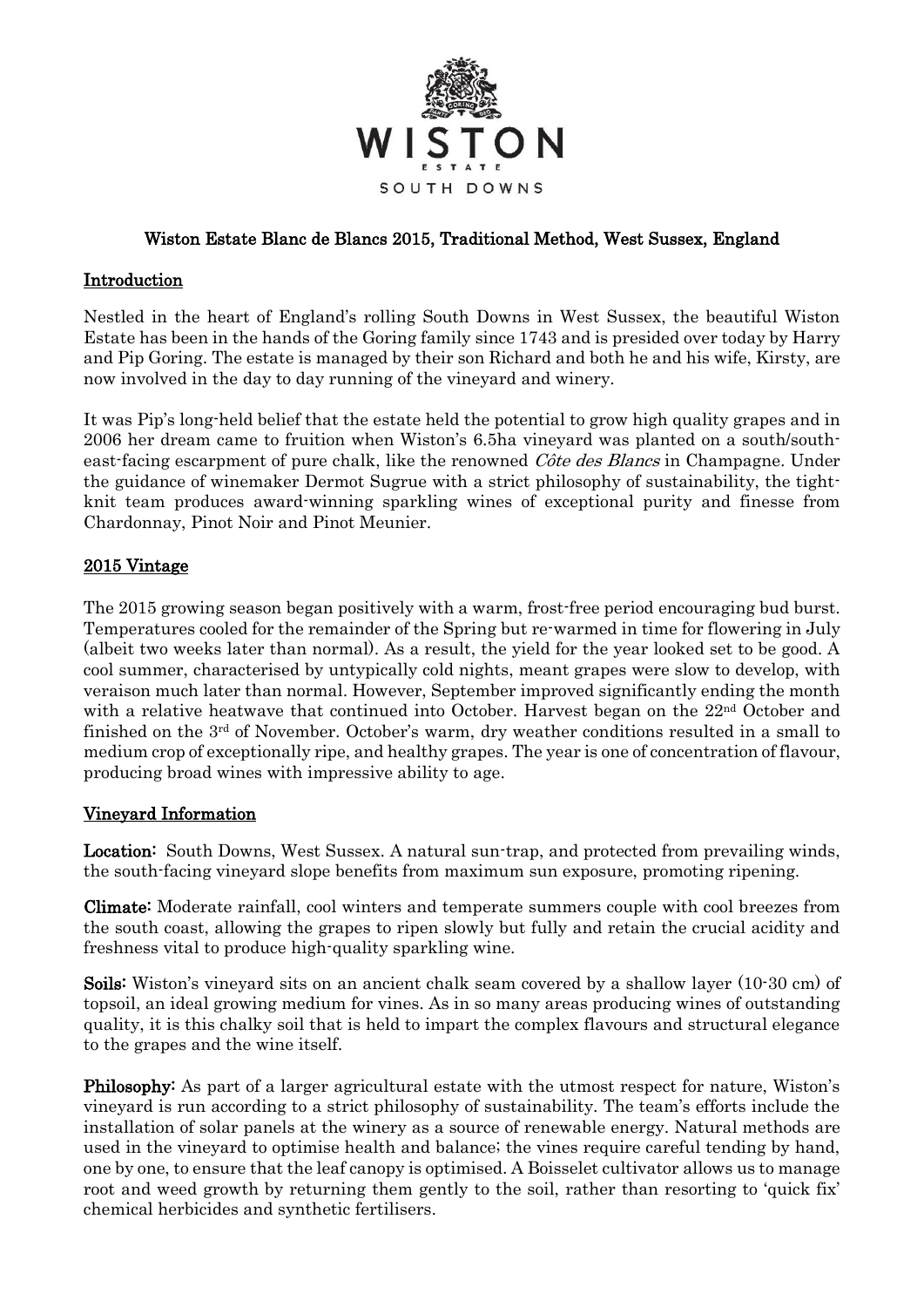Harvest: The tiny yields (15 hl per hectare) are critical to Wiston Estate's purity, focus and elegance. The 2015 harvest was carried out by hand by a team of skilled pickers in late October and early November.

# Winemaking Details

#### Grape varieties: 100% Chardonnay

Pressing: The grapes were gently pressed in a traditional, gentle Coquard basket press to preserve the delicate fruit flavours and aromas in the juice. They are pressed as whole bunches. Wiston's Coquard is one of only 4 Coquard presses found outside of France's Champagne region and the only one of its kind to be found in England.

Fermentation & maturation process: 50% of the grapes were fermented in stainless steel tanks and 50% in a mixture of old Burgundy barriques with a range of ages using selected yeasts. Barrels are used to promote a gentle micro-oxygenation process, refining the mouthfeel and structure of the wine; there is no oak flavour imparted to the wine due to the age of the barrels. The wine is rested on its lees for nine months, bringing additional complexity of structure.

Due to the ideal ripeness of the fruit malolactic fermentation was blocked leaving the wine with natural malic 'energy'. This not only brought verve and focus to the final blend but also gives the wine fantastic ageing potential. The wine was cold stabilised and lightly filtered, but not fined, before yeast and nutrients were added *(liqueur de tirage)* for the secondary fermentation in bottle. Bottling took place in July 2016.

Ageing & disgorging: The wine underwent a slow secondary fermentation and was kept on its side, under crown cap (sur lattes) at cool 11-degree temperatures for 3 years, while it matured and took on flavour and structure through the process of autolysis. Autolysis is one of the crucial processes in the production of high-quality sparkling wines, imparting a unique combination of complex flavours and textural finesse (it is worth noting that Champagne must spend only 15 months on its lees compared to Wiston's goal of at least 3 years). It was first released in January 2020.

To preserve the wine's natural poise and balance, dosage was restrained, with only 8g/l required to complete the wine. A further 3 months' ageing on cork took place prior to release, to allow the flavours to marry.

# Tasting Note

Selected from the chalkiest and steepest part of Wiston's vineyard, Blanc de Blancs 2015 is elegant and complex, with notes of tangerine, honeydew melon, honeysuckle and brioche. Aged in 50% mature Burgundy oak barrels and 50% stainless steel, this single vineyard, single vintage, single varietal Blanc de Blancs is perfect for immediate drinking and will also cellar beautifully.

"Wiston's 2015 Blanc de Blancs is one of the finest English sparkling wines that I have encountered... to date. It was picked from October 22 to November 3 after a warm, dry October, the yield 15hl/ha, 50% fermented in stainless steel and 50% in old Burgundy barrels and aged on the lees for nine months. Dosage is 8g/L. This has a fantastic bouquet of bewitching scents of lime, green apple, honeysuckle and slithers of tinned peach, all beautifully defined. The palate does not disappoint, delivering exquisite balance, wonderful focus and a touch of mineralité toward the harmonious finish. Now this is how you make a great Blanc de Blancs." Neal Martin, Vinous 8th July 2020

"A new, pure chardonnay, sparkling release from another excellent English estate." Wines of the Week Victoria Moore, [Telegraph](https://www.telegraph.co.uk/food-and-drink/wine/social-media-speed-picking-vineyards-saving-harvests-lockdown/) 10th April 2020